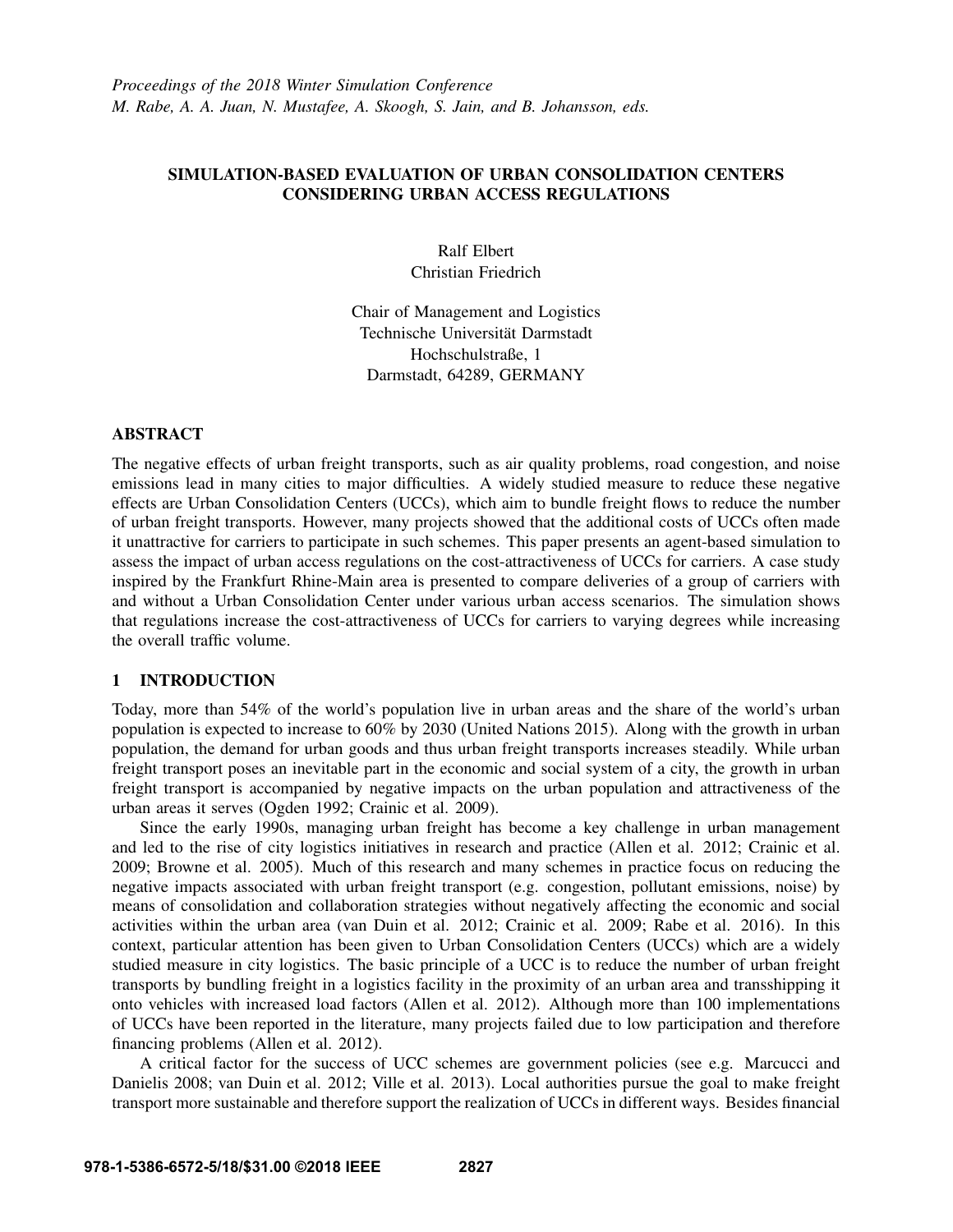support in form of subsidies, regulatory measures are often adopted to promote the use of the UCC (Allen et al. 2012; Browne et al. 2005; Ville et al. 2013).

In practice, many cities already have some form of urban access regulations to regulate the traffic of heavy goods vehicles regardless of the existence of a UCC. Especially delivery time windows within city centers and pedestrian zones, in particular, represent a popular measure to regulate urban freight deliveries (Russo and Comi 2010; Quak and de Koster 2009). In addition, as a consequence of continuing air quality problems in urban areas, further measures such as for example truck bans and congestion charges are either already implemented or being discussed in many places.

Although UCCs and urban access regulations are intertwined through similar goals and interference, only relatively little is known about the interrelations between both. The aim of this paper is to study the cost-attractiveness of carrier-led UCCs under various urban access regulations. For this reason, we develop an agent-based simulation model to examine the question of how urban access regulations influence the cost-attractiveness of UCC schemes. In contrast to previous works, we consider an entire region, where carriers have to perform deliveries to receivers within a city and smaller surrounding municipalities. Thereby, only transport orders located in the UCC service area can be assigned to a UCC. By using a GIS-based street network and actual retailer and carrier locations we assess the impact of a UCC and urban access regulations on the operations of carriers in an entire region, including both urban and non-urban deliveries.

The outline of this paper is as follows: In Section 2 we briefly discuss the related literature on UCCs and urban access regulations. In Section 3 we present our simulation model on carrier-led UCCs and the implementation of urban access regulations. Section 4 describes the studied case and experimental setup. The results of the model and case study are discussed in Section 5. Finally, Section 6 concludes and provides pointers for future research.

#### 2 RELATED LITERATURE

Aspects of particular importance are the costs and financial viability of UCCs. Besides the theoretical benefits of UCC schemes, the inclusion of a UCC into the urban transport chain is accompanied by both set up costs for the UCC as well as additional operational costs caused by the transshipment such as extra handling costs. Thus, in order to be an attractive alternative for carriers, the costs of independent last mile deliveries have to exceed the additional costs related to the UCC (Marcucci and Danielis 2008). Confirming this theoretical reasoning, Nordtømme et al. (2015) also identify the financial viability as the main barrier to establish a UCC in the context of a planned UCC implementation in Oslo.

Existing works analyze different factors influencing the possible costs savings of UCCs and consequently its cost-attractiveness to receivers and carriers. Roca-Riu et al. (2016) develop an analytic model featuring carriers with different market shares to analyze the potential cost savings of UCCs. The model results reveal little impact of different market shares on the operational savings of a UCC. However, they point out the importance of other parameters, such as vehicle capacities and distances of depots and the UCC to the service area. Battaia et al. (2014) analyze the level of carrier participation at UCCs through game theory and simulation. For this purpose, they aim to determine the conditions which lead to operational savings for carriers. Their results also show a strong influence of the distances and locations of the UCC and carrier depots relative to the city center. Janjevic and Ndiaye (2017b) provide an analytic model for the estimation of urban delivery costs and evaluation of the cost-attractiveness of UCCs. With their model, they examine the cost structure of UCCs and factors, such as delivery characteristics, influencing the cost-attractiveness of UCCs in a case study. Estrada and Roca-Riu (2017) also investigate the financial viability of UCC schemes. On the basis of an analytic cost model, they identify vehicle costs and other vehicle-related parameters to have only a minor impact on the financial viability of UCCs. However, they point out that a critical density of receivers exists that makes routing via the UCC cost-attractive for carriers.

Quak and Tavasszy (2011), as well as Ville et al. (2013) identify the presence of government policies as an essential component of viable UCCs. By issuing regulations or urban access restrictions the usage of UCCs can be encouraged. In this context, van Duin et al. (2012) coin the notation of policy-oriented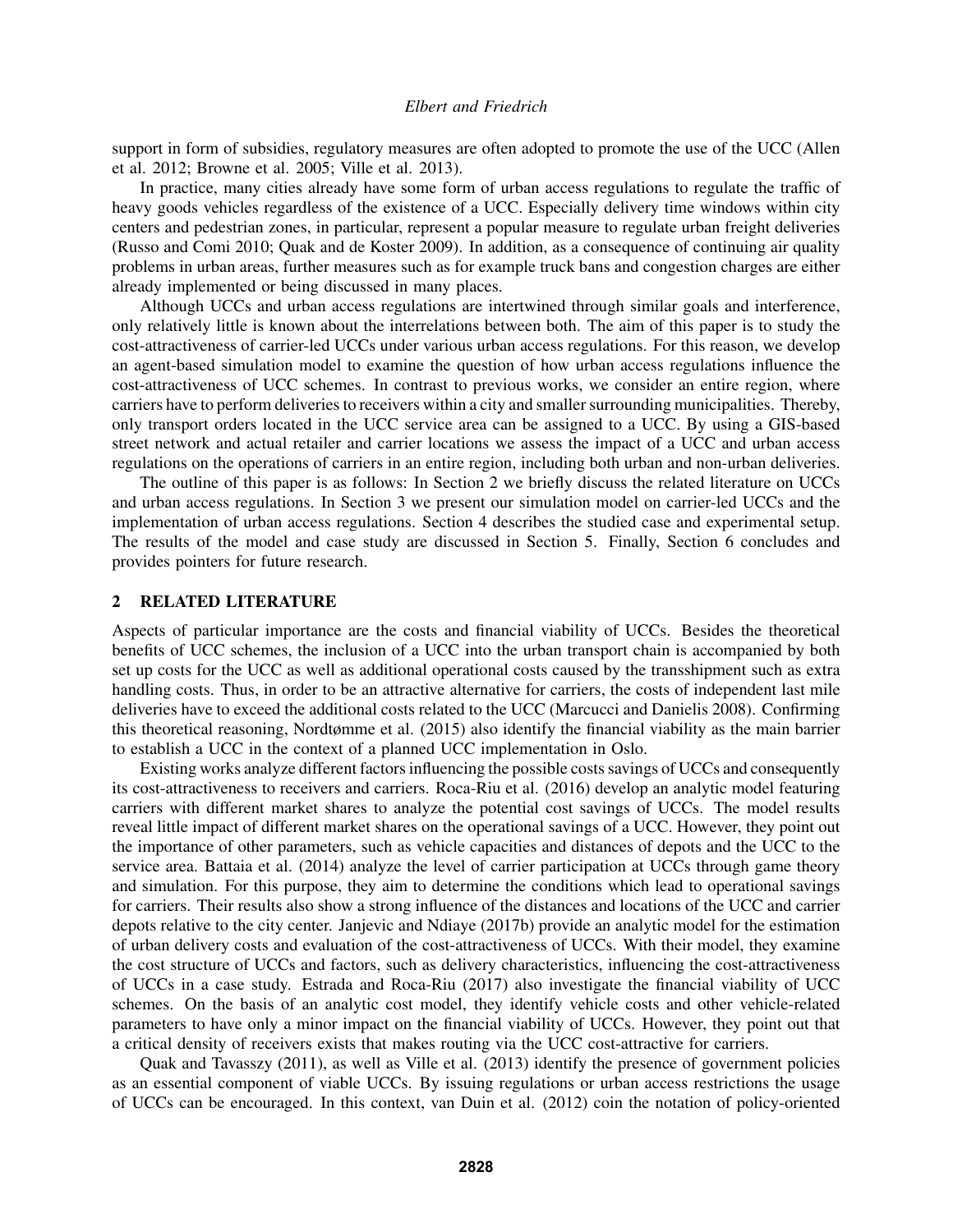modeling which aims to retrace urban truck movement in the presence of different government policies to assess its implications. Following this characterization, van Duin et al. (2012) investigate the contribution of policy measures to the successful operations of a UCC in an artificial city network with the aid of an agent-based simulation. Thereby, they examine the impacts of congestion, dynamic toll rates and subsidies by a local authority on the dynamic usage of UCCs. Their results indicate a little impact of different toll rates and a strong dependence on subsidies for UCCs to be viable. Tamagawa et al. (2010) also propose a multi-agent model for evaluating the impacts of road tolls and truck bans on different stakeholders in a test city network. Thereby, they differentiate between privately owned motorways and publicly owned roads. Their results show that a reduction in motorway tolls in combination with truck bans offers a large potential to reduce negative environmental effects. Marcucci and Danielis (2008) by contrast conducted a stated-preference study to investigate the decision-making by receivers and transport operators regarding the use of a UCC. They show that among other policies and subsidies, zone-based access fees and parking restrictions have a positive effect on the UCC usage probability. Also, Wangapisit et al. (2014) examine the frequency of UCC usage with regard to the level of carrier subsidies and parking fees which incur additional costs for carriers but not for the UCC. With the aid of an agent-based simulation, they show a positive effect of subsidies and parking management policies on the usage of the UCC.

Van Heeswijk et al. (2017) provide an agent-based simulation model to assess the user base of a UCC under different delivery scenarios and government policies. By considering delivery time windows, zonebased access fees and subsidies, they study the environmental and financial effects of numerous schemes using the city of Copenhagen as an example. Through a sensitivity analysis, they show that delivery time windows wider than two hours as a standalone measure do not contribute to the attractiveness of UCC schemes for carriers. Estrada and Roca-Riu (2017) also consider delivery time windows for carriers from which the UCC that uses cargo bikes is exempt. In their case study, they show that the total distance traveled and required fleet size for carriers increases with the implementation of delivery time windows. Thus, the cost advantage of the UCC with exempt vehicles increases under the presence of delivery time windows. Simoni et al. (2018) analyze a scenario where access restrictions only allow electric vehicles and cargo bikes to enter the UCC service area. Their results indicate as expected a considerable reduction in vehicle emissions. Besides in the context of UCCs, the implications of urban access regulations and policies have also been studied in a broader sense in literature from different points of view. Most notably, Quak and de Koster (2009) investigate the environmental and financial impacts of delivery time windows and vehicle restrictions on the logistics operations of two types of retailers with nationwide distribution to their stores. Similar to Estrada and Roca-Riu (2017), their results indicate an increase in the total distance traveled and thus increased delivery costs and emissions.

The overview of the related works shows that the cost-attractiveness of UCCs has been a widely-studied topic in the context of UCCs. Therein, also access regulations received some attention and have been confirmed to increase the cost-attractiveness of UCCs. However, many of the presented studies rely on simplified small test networks and extensive model assumptions. Moreover, so far it has not been taken into account that in the course of a delivery tour carriers not only perform deliveries in one urban center but often also deliver goods to suburbs and other cities within the same region. In addition, it is usually assumed that carriers and UCCs operate homogeneous fleets of delivery vehicles. However, in reality transport operators often have a mixed fleet of vehicles. The contribution of this study is to assess the impact of urban access regulations on the cost-attractiveness of UCCs for carriers with both urban and non-urban deliveries and heterogeneous fleets.

# 3 METHODOLOGY

Simulation is a well-established methodology for analyzing urban logistics schemes and public policies (Maggi and Vallino 2016). This can be explained by the advantages of simulation compared to mathematical modeling approaches which often cannot account for the complexity and heterogeneity of urban logistics systems (Taniguchi et al. 2001). By using simulation, we aim to identify the impact of urban access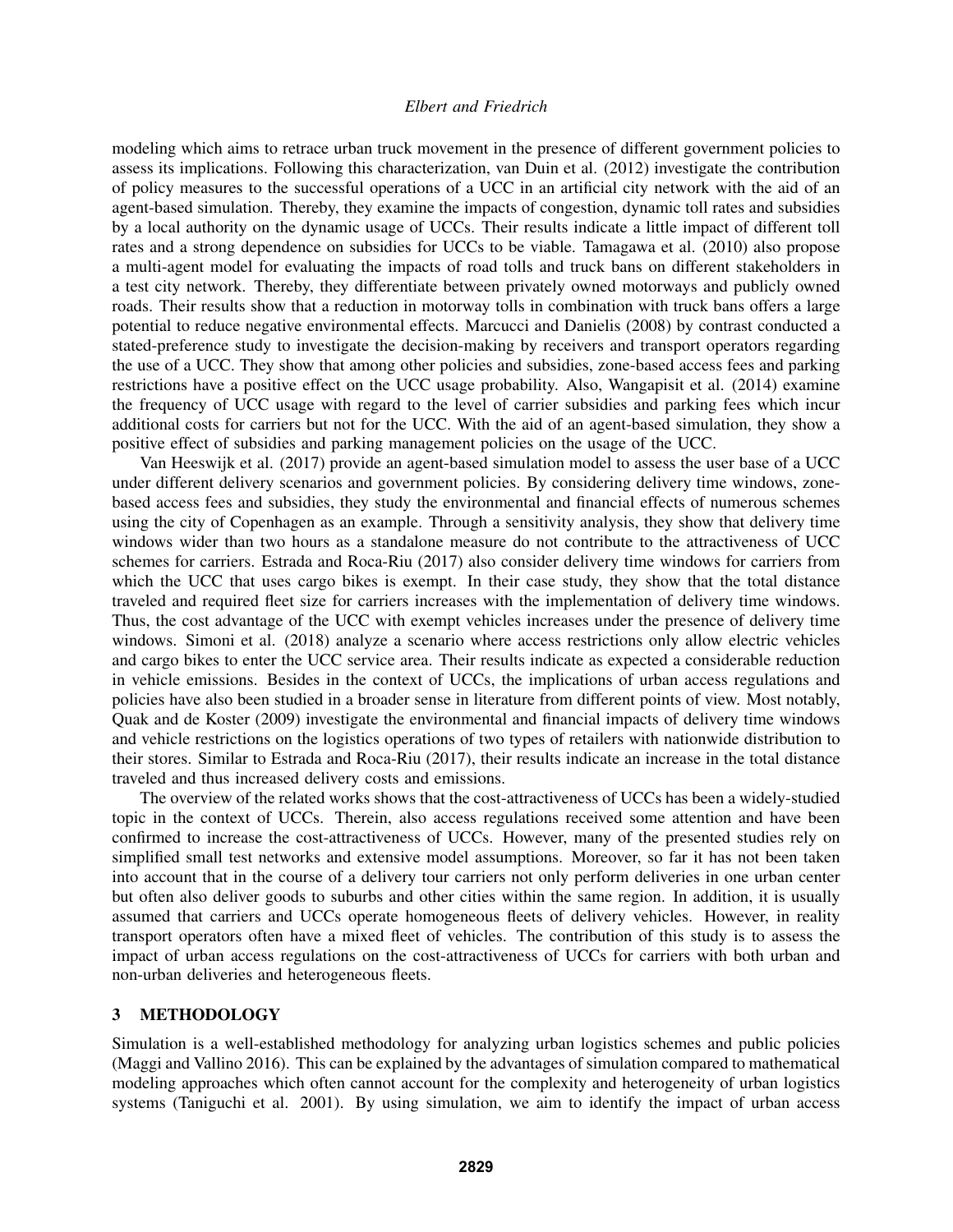regulations on the cost-attractiveness of carrier-led UCCs. For this purpose, we study several access regulations with and without the usage of a UCC and investigate the effects on its cost-attractiveness for the participating carriers. Contrary to other works, we also consider transports to receivers outside of the city where the last-mile delivery cannot be outsourced to the UCC.

# 3.1 Simulation Model Outline

In our simulation model, we assume an area-based, carrier-led UCC that focuses on B2B urban freight transport. At the core of the simulation model lies a discrete event simulation with agent-based elements. The simulation model was implemented using the simulation software AnyLogic 8.2.3 which offers discreteevent, system dynamics and agent-based modeling techniques. Similar to the framework of van Heeswijk et al. (2016) and the works of van Duin et al. (2012), the simulation model includes several urban stakeholders as agents. Namely, these agents are a UCC, receivers, and carriers. Due to the agent-based approach of AnyLogic, we further model delivery vehicles, transport orders, and delivery tours as agents as well. The often proposed administrator agent has not been explicitly modeled since urban access regulations are set by the simulation user on a scenario basis and do not change during a simulation run. This is justified by the usual long-term focus of governmental policies. Additionally, it is assumed that all cost factors remain static during each simulation run and no economies of scale are realized based on the stochastic order volumes.

# 3.2 Interactions between Agents

The roles and interactions between the agents are an essential aspect of the simulation model. An overview of the interactions among the agents is visualized in Figure 1. The starting point of the simulation runs are the receivers which stochastically place transport requests at the carriers. We thereby assume that all goods are in stock at the carriers' depots and thus do not consider shippers, where the goods have to be picked up. In contrast to other approaches, the receivers can be primarily distinguished by being either located within the service area of the UCC or outside of it. Only receivers within the UCC service area can receive their delivery through the UCC. Furthermore, analogously to van Heeswijk et al. (2017), receivers can exhibit different demand characteristics and vary in their order volume, number of order moments per week and number and choice of preferred carriers. The carriers, in turn, possess different market shares, a fleet of vehicles and a depot from where they operate. Based on the predefined choice of participation at the UCC, the carriers either deliver to all receivers in the region directly or drop their urban deliveries at the UCC. The UCC only receives shipments for receives within its service area and performs the last-mile delivery to the urban receivers using its own fleet of vehicles. Because we only assess the cost-attractiveness of the UCC towards the carriers, only monetary flows between these two agents are represented in the model. Hence, the shipping prices charged to the receivers by the carriers are not taken into account in the analysis. Lastly, to represent governmental policies by local administrators, the following urban access regulations can be applied in each simulation run:

- Delivery time windows;
- Zone-based access fees:
- Truck restrictions (e.g. no trucks  $>7.5t$ ).

In addition to the described agents above, we want to briefly outline the remaining agents. The delivery vehicles are either owned by the UCC or one of the carriers and possess specific capacities and cost characteristics. A transportation order describes a request from a receiver to a carrier to ship a specified load to its location. After performing the vehicle routing, delivery tours consisting of transportation orders are assigned to delivery vehicles and subsequently executed. Following the tour completion, the delivery vehicles return to their home depot and various tour statistics are generated.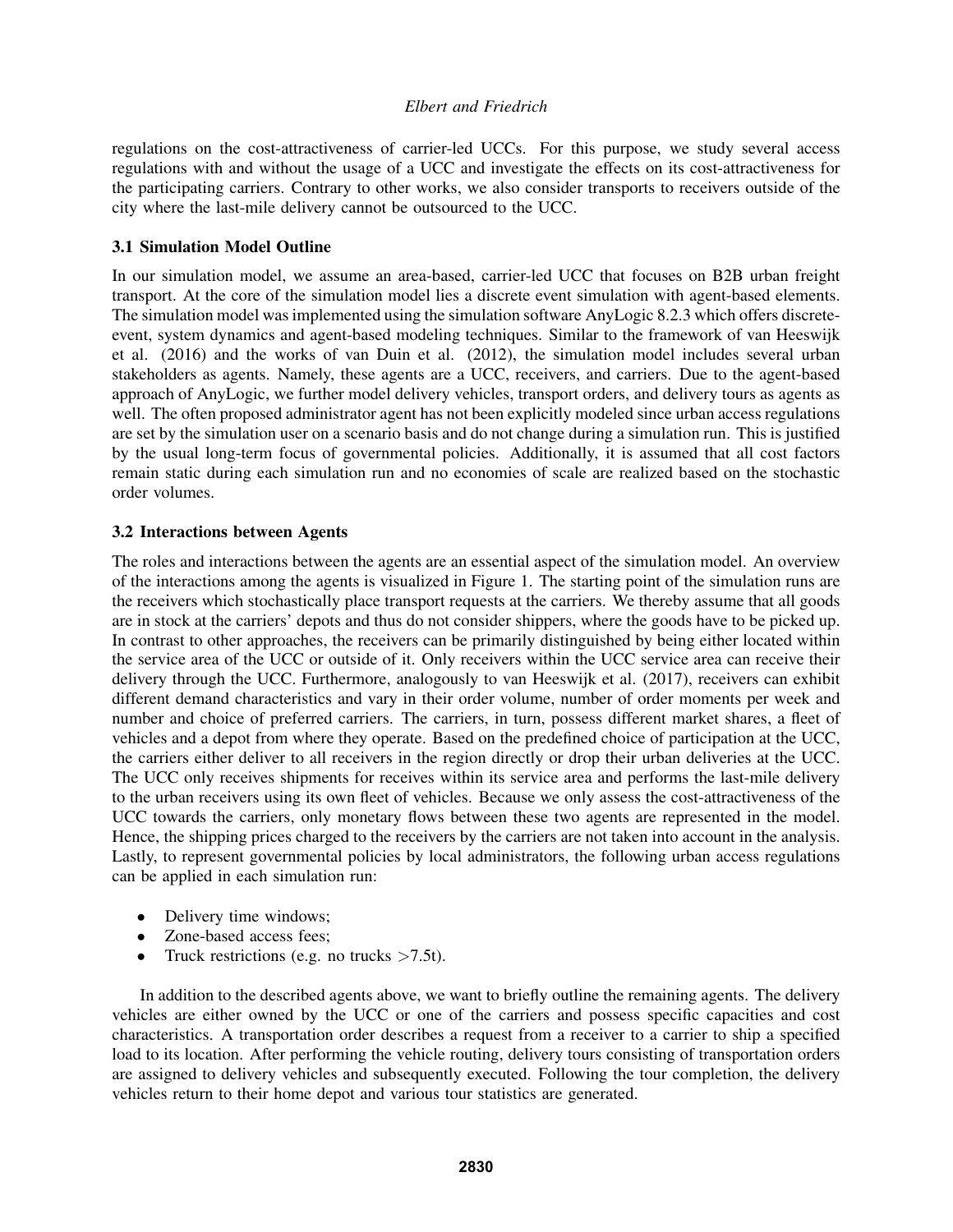*Elbert and Friedrich*



Figure 1: Interactions between the agents.

## 3.3 Cost Functions and KPI

Several cost functions are implemented to quantify the effects of the urban access regulations on the cost-attractiveness of the UCC. For the description of costs, we use a similar notation as proposed in van Heeswijk et al. (2017). Table 1 gives an overview of the considered costs and notations used.

Table 1: Overview of cost notations.

| Notation                                              | Description                                                                                                 |
|-------------------------------------------------------|-------------------------------------------------------------------------------------------------------------|
| $\overline{C^{UCC}_t}$                                | Total UCC cost in month $t \in \text{/month}$                                                               |
|                                                       | Total costs of carrier <i>i</i> in month $t \in \text{/month}$                                              |
| $C^{Car}_{t,i}$<br>$C^{UCC, f}_{t}, C^{Car, f}_{t,i}$ | Fixed costs of the UCC or carrier <i>i</i> in month $t \in \text{/month}$                                   |
| $c_t^{UCC,tr}$ , $c_{t,i}^{Car,tr}$                   | Transport costs of the UCC or carrier <i>i</i> in month $t \in \text{Im}(t)$                                |
| $C_t^{UCC,h}$                                         | Handling costs of the UCC in month $t \in \text{/month}$                                                    |
| $C_{\delta}$                                          | Tour operating cost of tour $\delta$ ( $\in$ /tour)                                                         |
| $c_k^{dist}$                                          | Distance-based cost rate per kilometer for deliveries with vehicle type $k \in N_k$ ( $\in \mathcal{R}_k$ ) |
| $c_k^{time}$                                          | Time-based cost rate per hour for deliveries with vehicle type $k \in N_k$ ( $\in$ /h)                      |
| $c_k^{toll}$                                          | Costs for entering the urban area per day with vehicle type $k \in N_k$ ( $\in$ /day)                       |

A main cost component of the simulation model are transport costs. Both carriers and the UCC make routing decisions for the last-mile distribution which affect their transport costs. For solving the underlying heterogeneous vehicle routing problem with time windows, we use the Java-based open source toolkit jsprit 1.7.2 (Schröder 2017), which uses a meta-heuristic that is inspired by the works of Schrimpf et al. (2000) and Pisinger and Ropke (2007).

During the simulation, each generated tour  $\delta$  is executed under static travel and stochastic unloading times. The set of all tours executed during a month *t* are denoted by  $\Delta_t^{UCC}$  for the UCC and  $\Delta_{t,i}^{Car}$  for a carrier  $i \in I$ , where *I* represents the set of all carriers. The total duration  $\delta_{dur}$  of a tour consists of driving, unloading, and possible break and waiting times. The cost functions per time and distance of a tour depend on the used vehicle type *k* of the set of available vehicle types  $N_k$ . The costs per tour  $C_{\delta}$  are formulated, as

$$
C_{\delta} = c_k^{dist} \delta_{dist} + c_k^{time} \delta_{dur} + c_k^{toll} \rho_{\delta},
$$

where  $c_k^{dist}$ ,  $c_k^{time}$ , and  $c_k^{toll}$  denote the distance-, time- and toll-based costs of vehicle type  $k \in N_k$  and  $\rho_{\delta} \in \{0,1\}$  constitutes a binary variable to represent whether the tour includes deliveries to the urban area or not. The overall monthly costs of the UCC are comprised by three main cost components. The transportation costs  $C_t^{UCC,tr} = \sum_{\delta \in \Delta_t^{UCC}} C_{\delta}$  represent the sum of the costs of all tours  $\Delta_t^{UCC}$  executed by *t* the UCC within *t*. The monthly handling costs  $C_t^{UCC,h}$  depend on the volumes handled by the UCC in *t*. Furthermore, fixed monthly costs  $C_t^{UCC, f}$  can be assigned to the UCC. Due to the assumption that the UCC does not offer any storage services and because shipments are usually transferred within a day, the inventory costs of shipments are neglected. In summary, the monthly costs of the UCC are formulated as follows:

$$
C_t^{UCC} = C_t^{UCC,tr} + C_t^{UCC,h} + C_t^{UCC,f}.
$$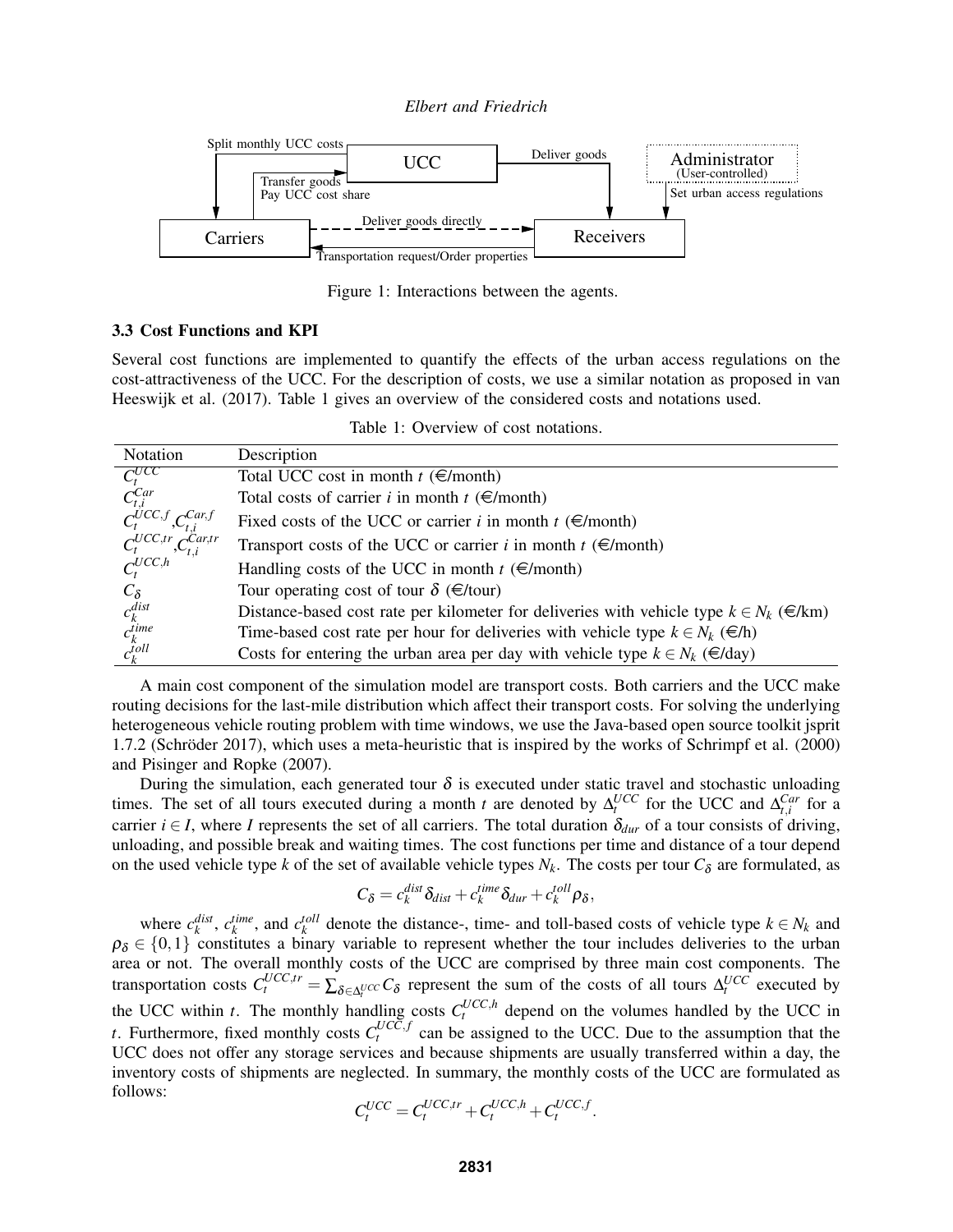Second, we describe the monthly costs for the carriers. Similar to the monthly UCC costs, the costs of a carrier *i*  $\in$  *I*, include transportation costs  $C_{t,i}^{Car,tr}$  $_{t,i}^{Car,tr}$  and possible fixed costs  $C_{t,i}^{Car,f}$  $t_i$ ,*i*, In addition, if the carrier participates at the UCC, represented by a binary variable  $\gamma_i \in \{0,1\}$ , a proportion of the monthly UCC costs is assigned to the carrier *i*. For simplicity, this proportion is assumed to be only dependent on the share of the number of orders  $n_{t,i}^{Car}$  outsourced from carrier *i* in *t* of the total number of orders  $n_t^{UCC}$  processed by the UCC in *t*. As result, the following cost function is given for the costs of carrier  $i \in I$  in *t*:

$$
C_{t,i}^{Car} = C_{t,i}^{Car,tr} + \gamma_t C_t^{UCC} \frac{n_{t,i}^{Car}}{n_t^{UCC}} + C_{t,i}^{Car.f}.
$$

Besides costs, we also measure both the total distances traveled by the UCC and carriers and number of vehicles entering the urban area to give an estimate of the effects on the traffic volume and environmental impacts. However, we refrain from conducting a detailed assessment of emissions due to the focus of this paper being on the financial aspects of UCCs.

#### 4 FRANKFURT CASE STUDY

In this section, we describe a case which we used to test the simulation model and assess the impact of urban access regulations on the cost-attractiveness of UCCs for carriers. The area chosen for the case study of the simulation model is the Frankfurt Rhine-Main area. The Frankfurt Rhine-Main area is a polycentric metropolitan region consisting of almost 200 cities, towns and rural municipalities located in the center of Germany. With a total population of more than 5.8 million, it is the third largest metropolitan region in Germany. As a consequence of particulate pollution, a low-emission zone has been established in Frankfurt in 2008.

#### 4.1 Data Collection and Network Design

Since there exists no real-world UCC in the Frankfurt Rhine-Main area, we modeled a fictive UCC using cost factors and data obtained from the related literature. In consequence of the fact that there is only limited or strongly varying data on UCCs and urban freight demand (van Heeswijk et al. 2017), several assumptions regarding the parameters for the simulation study have been made.

In order to generate a network of receivers, we extracted retailer locations in specified areas from the OpenStreetMap and randomly selected a sample to use in the case study. For the UCC service area, 80 retail locations which are located in the city center of Frankfurt were chosen. To account for the carriers' transport operations in the suburbs and surrounding towns, 20 additional municipalities have been selected and represented by one randomly retrieved retailer location each. Although a single UCC might not always be sufficient for a larger city, because of possible detours for carriers to stop at the UCC (Huschebeck and Allen 2005), we modeled for simplicity only a single UCC, which is conveniently located near two motorways in the west of Frankfurt. Similarly to the selection of receivers, we extracted a sample of 8 carrier locations located west, south, and north of the UCC. Due to carriers situated east of Frankfurt facing large detours caused by the need to drive through or around the city center to reach the UCC, we excluded those carrier locations from the selection process. An overview of the selected retail and carrier locations is given in Figure 2.

Based on the selected locations, we created a time- and distance-based origin-destination matrix using the OpenStreetMap-based routing engine Open Source Routing Machine from Luxen and Vetter (2011) as an input for the vehicle routing algorithm and simulation. For modeling urban access regulations and restrictions, we followed real regulations and reports from literature. Regarding the length of delivery time windows, we first analyzed existing delivery time windows in Germany. Second, we compared the duration of reports and scenarios studied in literature to create stricter scenarios. Many pedestrian zones in Germany possess delivery time windows of up to 6 hours. For example, in some parts of Frankfurt's pedestrian zone access is only allowed between 5:00 and 11:00. However, in literature more restrictive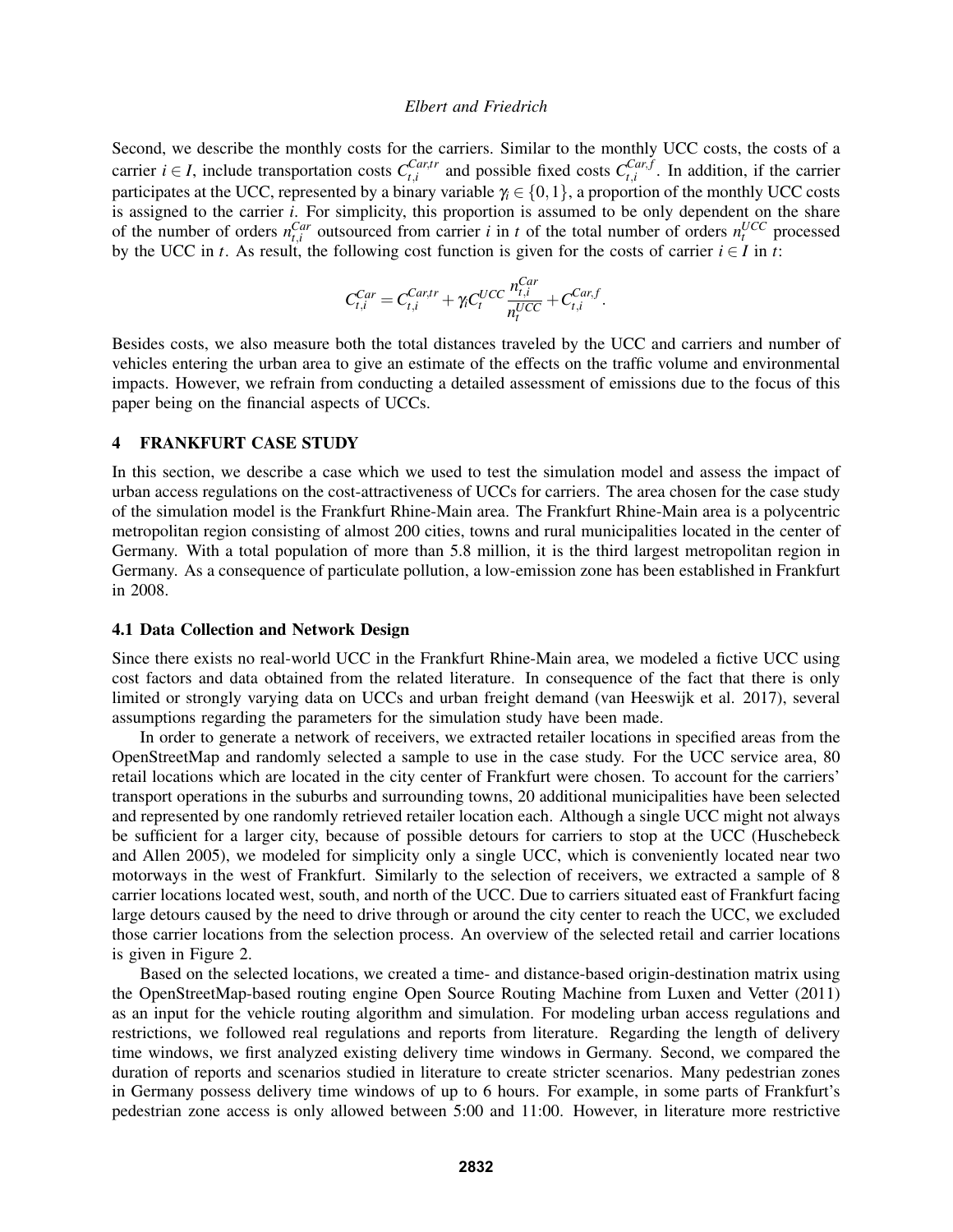

Figure 2: Maps of the Frankfurt Rhine-Main area and Frankfurt city center with the UCC location (orange arrow), carrier depots (purple squares), urban receivers (blue pins) and non-urban receivers (green pins) (Map data copyrighted OpenStreetMap Contributors).

cases can be found. For example, van Duin et al. (2010) report that the French city of La Rochelle only allowed freight delivery vehicles exceeding 3.5t to deliver between 6:00 and 7:30. Similarly, van Heeswijk et al. (2017) report a 2-hour time window for Copenhagen. The second restriction, which we validated with the help of the literature, are zone-based access fees. Currently, there exists no zone-based access fee in Frankfurt. However, this measure has been frequently studied in literature and applied or discussed elsewhere in Europe. For instance, the Swedish cities of Gothenburg and Stockholm introduced access fees up to SEK 60 and 105 (approximately 5.95 $\in$  and 10.40 $\in$ ) per vehicle and day. Similarly, the Italian city of Milan charges  $5 \in \text{per}$  vehicle per day and the Norwegian capital Oslo recently adopted a toll of up to NOK 193 (∼20.34e) for vehicles above 3.5t during rush hours. Lastly, the third restriction banning trucks or certain kinds of vehicles can be often found in forms of weight, dimension or emission restrictions in real life. For example, the Hungarian capital Budapest has various limited traffic zones restricting the access for vehicles above, 3.5t, 7.5t or 12t. Similarly, we assume that vehicle access is regulated regarding the vehicle weight.

# 4.2 Agent Properties

Due to the heterogeneity of freight demand in urban areas, we implemented the possibility to set different receiver profiles. Inspired by the works of van Heeswijk et al. (2017), we modeled the following three receiver properties (i) average order volume, (ii) average order frequency, and (iii) number of supplying carriers. Table 2 shows the three receiver profiles and the corresponding percentages of receivers randomly assigned to each of it. Deviating from the receiver profiles in Table 2, as an aggregate of the total demand within each area an increased demand is set to each of the 20 receivers which are not within the UCC service area, so that the goods transported to the city center of Frankfurt amount on average to roughly 15% of the total amount of goods transported. Contrary to other works, we made the assumption that the UCC focuses primarily on palletized shipments due to parcel deliveries already being highly consolidated and adapted to urban policies by courier, parcel and express mail services (Ducret 2014). Based on reported values in literature, we set the weight range of pallets between 50 and 250kg (Agence de l'Environnement et de la Maîtrise de l'Energie 2004; van Duin et al. 2013).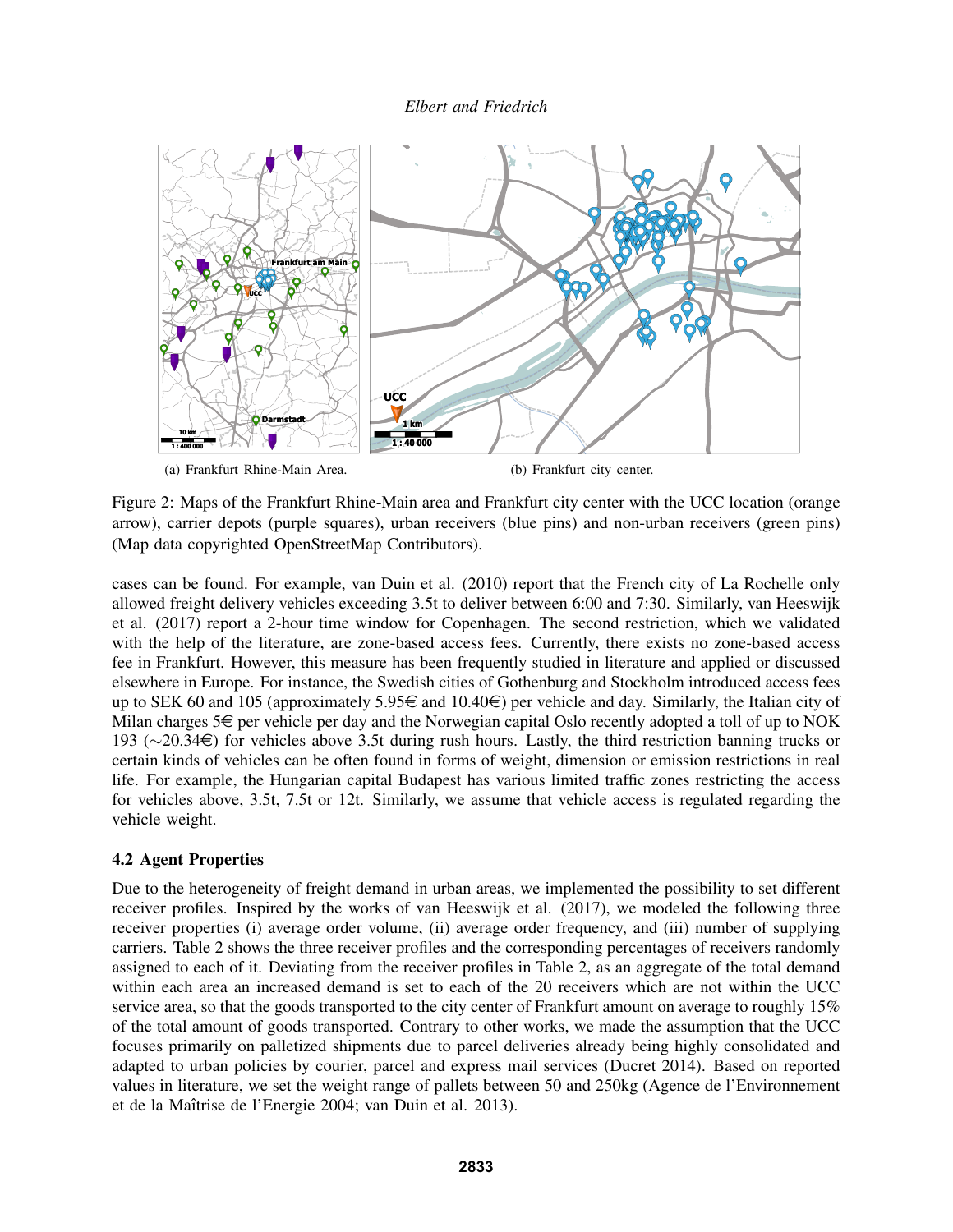|                |                   |         | Profile Order mo- Orders/order Pallets/order Number of % of receivers |          |     |  |
|----------------|-------------------|---------|-----------------------------------------------------------------------|----------|-----|--|
|                | ments/week moment |         |                                                                       | carriers |     |  |
| R1             |                   |         | $1 - 3$                                                               |          | 20% |  |
| R <sub>2</sub> | $1 - 2$           | $1 - 2$ | $1 - 2$                                                               |          | 40% |  |
| R <sub>3</sub> | $2 - 3$           |         | $1 - 2$                                                               |          | 40% |  |

Table 2: Summary of the receiver profiles.

An important aspect to calculate the costs of deliveries are unloading times. There are several time estimates for the dwell times during unloading at the UCC and urban receivers. For example, Churchill (2014) reports turnaround times of 5 to 20 minutes for suppliers of the London Boroughs Consolidation Centre and Ruesch (2009) states average turnaround times of 12 minutes per vehicle for the London Heathrow Airport UCC. In line with Janjevic and Ndiaye (2017b), we assume 5 minutes for waiting and administrative tasks and 1.5 minutes per pallet unloaded at the UCC. Regarding the dwell times for unloading in urban areas, Allen et al. (2000) identify a number of operational key factors, such as the distance from the vehicle parking point to the unloading point, which influence the dwell times. By analyzing 24 studies from the UK between 1999 and 2008, Allen et al. (2008) show that the average dwell times vary between 8-34 minutes. Similarly to this, Schoemaker et al. (2006) report average stop durations ranging from 21 to 34 minutes for three Dutch cities. Following these findings, we set the range of dwell times per delivery stop between 8 and 34 minutes.

To calculate the volume-dependent handling costs of the UCC, a cost rate per unit or volume handled has to be set. Only few handling cost rates have been reported in the literature. For example, van Heeswijk et al.  $(2017)$  suggest that the price per  $m<sup>3</sup>$  of parcels varies with the total throughput of the UCC to account for economies of scale and estimate a range between 7 and  $20 \in m^3$ . Simoni et al. (2018) assume in contrast much lower costs of 0.025 USD/ $ft^3$  (~0.72€/m<sup>3</sup>). Janjevic and Ndiaye (2017a) calculate transshipment costs of 0.58  $\in$ /parcel resulting in 5.47  $\in$ /*m*<sup>3</sup> for the stated average parcel volume of 0.106 *m*<sup>3</sup>. Due to the lack of reliable data and based on the assumption that handling pallets should be cheaper than handling an equal volume of individual parcels, we estimate handling costs of  $4 \in$ /pallet.

Besides the time spent on performing deliveries, the transport costs of the UCC and carriers strongly depend on the characteristics of the selected vehicles. Based on the works of Janjevic and Ndiaye (2017b) we selected cost parameters for two types of vehicles. Table 3 summarizes the vehicle properties obtained from literature differentiating between a medium-sized truck and a semi-trailer. Both the UCC and the carriers can choose the type of vehicles used during the heterogeneous vehicle routing problem and possess a sufficient number of vehicles to fulfill all daily transport requests and prevent back orders.

| Vehicle property                                    | Truck (7.49t) | Semi-trailer (39t) |
|-----------------------------------------------------|---------------|--------------------|
| Distance-based cost $\lceil \in \mathcal{R} \rceil$ | 0.31          | 0.41               |
| Time-based cost $\lceil \in/h \rceil$               | 30.85         | 32.01              |
| Pallet capacity [pal]                               | 14            | 34                 |
| Weight capacity [kg]                                | 3150          | 25000              |

Table 3: Vehicle properties for carriers and UCC.

# 4.3 Scenarios

For each scenario, we compare the usage of a UCC versus the case where each carrier delivers all of its shipments directly to the receivers. In the collaboration case using the UCC, each carrier delivers the urban shipments to the UCC and performs only the non-urban deliveries. The UCC, in turn, delivers the consolidated shipments to the urban receivers. Scenario 1 represents a situation where no urban access regulations are implemented. Scenario 2 represents a scenario with vehicle restrictions forbidding the usage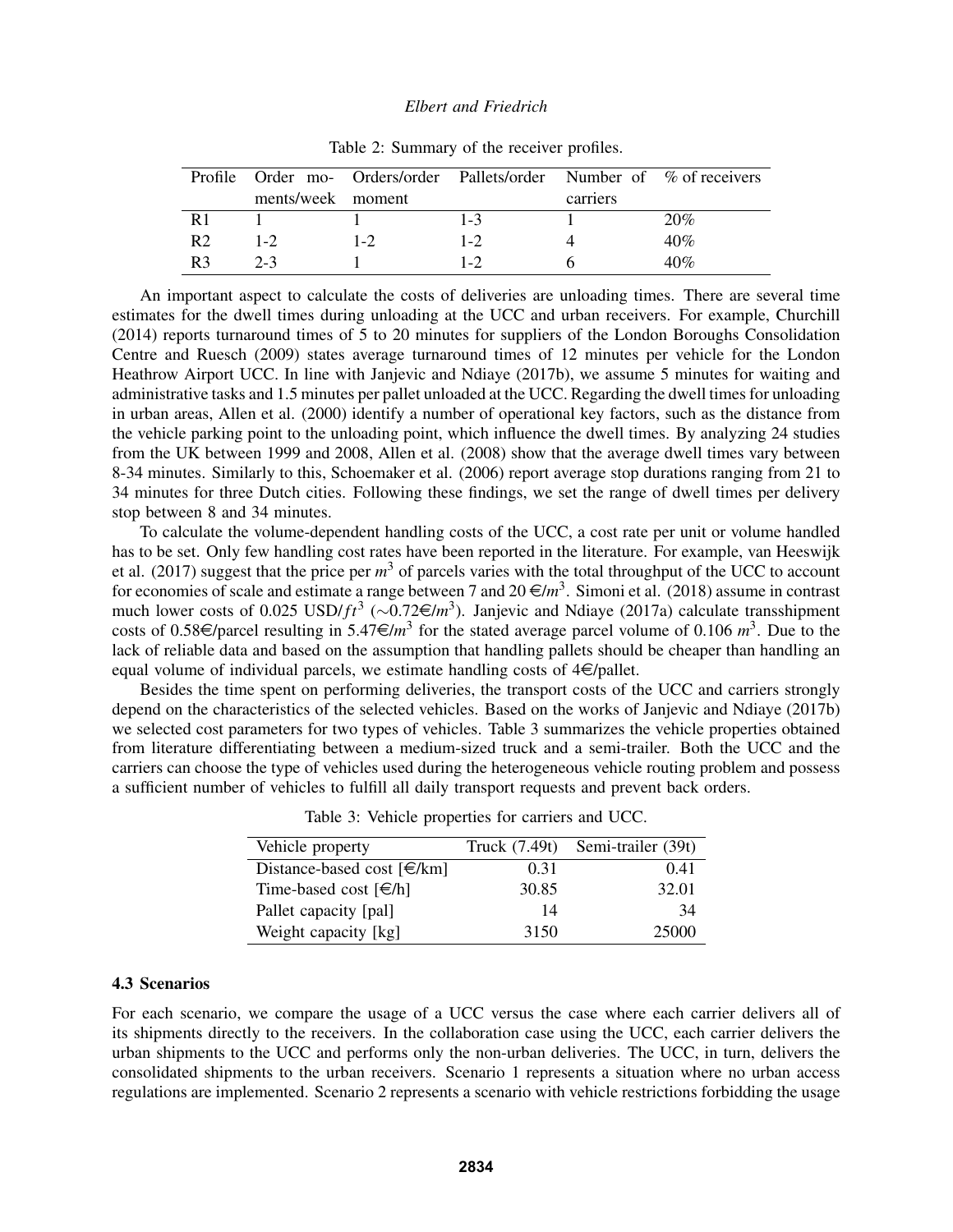of the larger vehicle within the UCC service area and delivery time windows from 8:00 until 11:00. Here we assume that receivers do not accept deliveries before 8:00, because the opening times of shops are usually after 8:00 in Frankfurt. Scenario 3 uses the same delivery time window but includes a zone-based access fee per day to enter the UCC service area instead of a restriction based on the vehicle size. Finally, scenario 4 shortens the delivery time window to 1.5 hours and in addition forbids the usage of large vehicles. Table 4 gives an overview of the studied scenarios.

| Variable              | Scenario 1 Scenario 2 Scenario 3 Scenario 4 |     |             |
|-----------------------|---------------------------------------------|-----|-------------|
| Delivery time window  | $8:00-11:00$ $8:00-11:00$                   |     | $8:00-9:30$ |
| Zone-based access fee |                                             | 10€ |             |
| Truck restrictions    | ${<}7.5t$                                   |     | ${<}7.5t$   |
|                       |                                             |     |             |

# Table 4: Studied scenarios.

#### 5 RESULTS

In this section, we present the results from the studied scenarios. Due to the lack of seasonal fluctuations in demand, each simulation run was performed for the period of one month, resulting in 27 days of operation simulated. For a better comparison, each scenario is evaluated using the same stochastic receiver demands. First, we study the cost-attractiveness of the UCC for each carrier under each scenario, considering the effect on the total operations of each carrier. Second, we briefly examine the number of vehicles entering the urban area and total vehicle kilometers per scenario. Table 5 shows that the cost-attractiveness to use the UCC varies among the carriers in each scenario. The average cost per pallet and receiver are stated for all deliveries, including deliveries outside the city of Frankfurt, which face no restrictions. The variation between the carriers can be explained by the different locations of each carrier shown in Figure 2 and detours to reach the UCC, but also by the stochastic order generation. As expected, it can be seen that more restrictive scenarios lead to a higher cost-attractiveness of the UCC. The comparison of scenarios 2 and 3 indicates that restricting the access for large vehicles has a bigger impact on the cost-attractiveness of the UCC than the implementation of zone-based access fees. In fact, the costs when using the UCC increase compared to scenario 2, while the costs when no UCC is used decrease in comparison to scenario 2. Thus, in scenario 3 the usage of the UCC results in higher costs for all carriers. In contrast, the results of scenario 2 indicate that the UCC is cost-attractive for two carriers. Scenario 4 shows the highest cost-attractiveness for all but one carrier and allows the assumption that the duration of delivery time windows has a high impact on the tour operations of the carriers and thus raises the cost-attractiveness of the UCC.

|                | Scenario 1 |            | Scenario 2              |      | Scenario 3 |                         |      | Scenario 4 |                         |      |            |                         |
|----------------|------------|------------|-------------------------|------|------------|-------------------------|------|------------|-------------------------|------|------------|-------------------------|
| Carrier        | UCC.       | $\neg$ UCC | diff $\lceil \% \rceil$ | UCC  | $\neg$ UCC | diff $\lceil \% \rceil$ | UCC. | $\neg$ UCC | diff $\lceil \% \rceil$ | UCC  | $\neg$ UCC | diff $\lceil \% \rceil$ |
| C <sub>1</sub> | 9.67       | 9.16       | $-5.58$                 | 9.70 | 9.79       | 0.87                    | 9.82 | 9.42       | $-4.19$                 | 9.75 | 10.01      | 2.60                    |
| C <sub>2</sub> | 8.14       | 7.62       | $-6.77$                 | 8.18 | 7.97       | $-2.67$                 | 8.30 | 7.91       | $-4.92$                 | 8.24 | 8.35       | 1.42                    |
| C <sub>3</sub> | 9.54       | 9.02       | $-5.77$                 | 9.57 | 9.72       | 1.50                    | 9.66 | 9.39       | $-2.86$                 | 9.62 | 10.03      | 4.10                    |
| C4             | 8.62       | 8.13       | $-6.12$                 | 8.65 |            | $8.52 - 1.54$           | 8.75 | 8.38       | $-4.41$                 | 8.70 | 8.83       | 1.40                    |
| C <sub>5</sub> | 7.64       | 7.28       | $-5.01$                 | 7.66 | 7.59       | $-1.06$                 | 7.75 | 7.49       | $-3.38$                 | 7.71 | 7.79       | 0.99                    |
| C <sub>6</sub> | 7.95       | 7.32       | $-8.54$                 | 7.98 | 7.75       | $-3.04$                 | 8.12 | 7.58       | $-7.09$                 | 8.04 | 7.91       | $-1.60$                 |
| C <sub>7</sub> | 8.08       | 7.50       | $-7.79$                 | 8.11 | 7.88       | $-2.93$                 | 8.22 | 7.79       | $-5.52$                 | 8.17 | 8.28       | 1.36                    |
| C <sub>8</sub> | 8.28       | 7.84       | $-5.64$                 | 8.31 | 8.24       | $-0.90$                 | 8.44 | 8.11       | $-4.05$                 | 8.37 | 8.57       | 2.36                    |

Table 5: Average cost per pallet and carrier with UCC and without UCC usage for each scenario.

The analysis of the total number of vehicles entering Frankfurt in Figure 3(a) shows that the usage of the UCC helps to reduce the number of vehicles entering the city enormously and that shorter delivery time windows increase the required number of vehicles for both the UCC and carriers. Our analyses of the total vehicle distance traveled in Figure 3(b) further shows that the usage of the UCC leads to more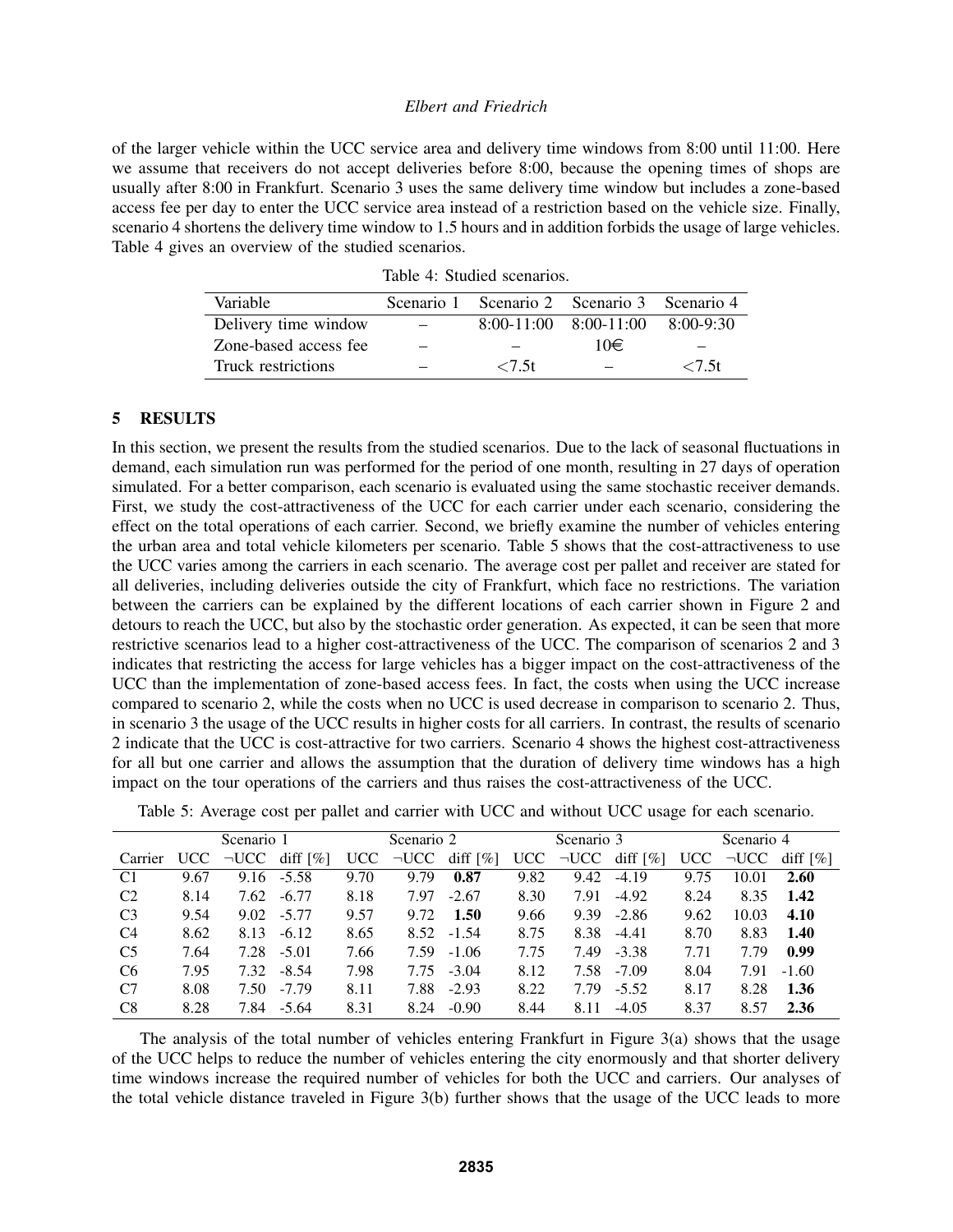vehicle kilometers when no regulations are present, due to the resulting detours for the carriers. However, with the implementation of regulations, the total kilometers traveled increase more in the cases where no UCC is used than in the cases where the UCC is used.



Figure 3: Comparison of tour characteristics with and without the usage of the UCC for each scenario.

# 6 CONCLUSION

In this paper, we presented a simulation model using an actual road network and real retail locations to investigate the impact of urban access regulations on the cost-attractiveness of UCCs for carriers serving an entire region. Applied on a case study inspired by the Frankfurt Rhine-Main area, we showed that the implementation of urban access regulations offers potentials in raising the cost-attractiveness of UCCs. Especially shortened delivery time windows appear to have a large impact on carrier operations and thus increase the cost-attractiveness of using a UCC. However, the results also illustrated the difficulties to find scenarios where the UCC is beneficial for all carriers. Furthermore, the analyses show that with shortened delivery time windows and vehicle size restrictions the number of vehicles and distance traveled increases, due to the usage of smaller vehicles with less capacity. Thus, the restrictions can lead to additional negative effects caused by a larger number of smaller vehicles and increase in total kilometers traveled.

Conclusively, some limitations of this study and future areas of research can be identified. First, aspects, such as the UCC location and impacts of different receiver demand structures have not been studied in our simulation experiments and should be subject to further analyses and sensitivity analyses. In addition, cases with two or more UCCs could be investigated, especially for larger cities. Second, for future research, the study of more advanced cost-allocation methods such as the Shapley-Value or Nucleolus could be interesting to study. Third, longer time periods with seasonal demand changes could be studied and lastly, to find more viable situations for UCCs additional sources of income, such as value-added service and backhauling could be included into further studies as well.

### **REFERENCES**

- Agence de l'Environnement et de la Maîtrise de l'Energie 2004. "Analyse Comparative des Systèmes Logistiques Rochelais et Monégasques – Éléments Pour un Guide Méthodologique". http://www.ademe. fr/espaces-logistiques-urbains-monaco-rochelle-elements-guide-methodologique, Accessed April 4<sup>th</sup>, 2018.
- Allen, J., S. Anderson, M. Browne, and P. Jones. 2000. "A Framework for Considering Policies to Encourage Sustainable Urban Freight Traffic and Goods/Service Flows: Summary Report". Technical report, University of Westminster.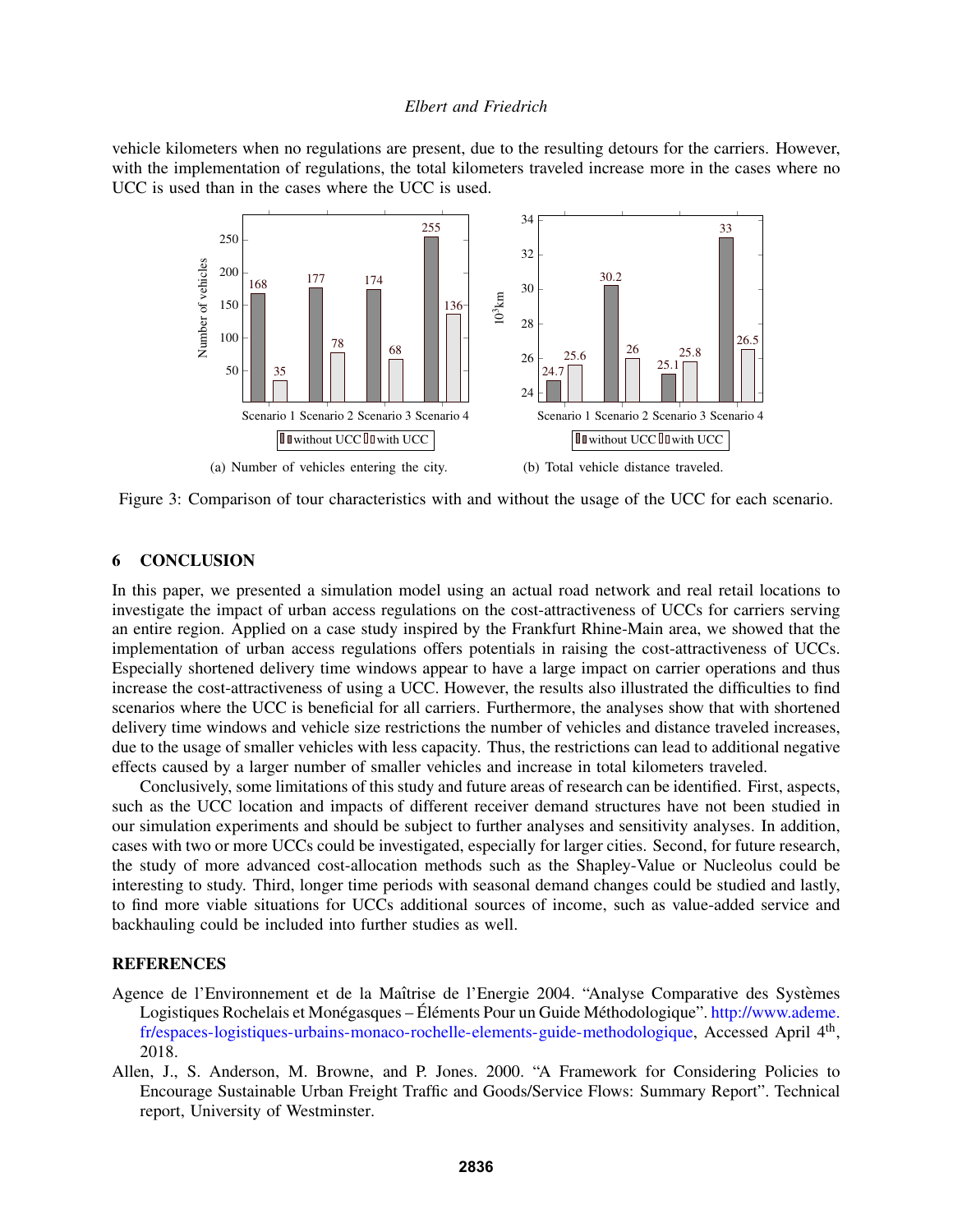- Allen, J., M. Browne, T. Cherret, and F. McLeod. 2008. "Review of UK Urban Freight Studies". Technical report, University of Westminster and University of Southampton.
- Allen, J., M. Browne, A. Woodburn, and J. Leonardi. 2012. "The Role of Urban Consolidation Centres in Sustainable Freight Transport". *Transport Reviews* 32(4):473–490.
- Battaia, G., L. Faure, G. Marqués, R. Guillaume, and J. R. Montoya-Torres. 2014. "A Methodology to Anticipate the Activity Level of Collaborative Networks: The Case of Urban Consolidation". *Supply Chain Forum: An International Journal* 15(4):70–82.
- Browne, M., M. Sweet, A. Woodburn, and J. Allen. 2005. "Urban Freight Consolidation Centres: Final Report". Technical report, University of Westminster.
- Churchill, K. 2014. "A Public Sector Perspective on Consolidation-London Boroughs Consolidation Centre". http://www.urbantransportgroup.org/system/files/general-docs/Kevin%20Churchill.pdf, Accessed April 1 st, 2018.
- Crainic, T. G., N. Ricciardi, and G. Storchi. 2009. "Models for Evaluating and Planning City Logistics Systems". *Transportation Science* 43(4):432–454.
- Ducret, R. 2014. "Parcel Deliveries and Urban Logistics: Changes and Challenges in the Courier Express and Parcel Sector in Europe — The French Case". *Research in Transportation Business & Management* 11:15–22.
- Estrada, M., and M. Roca-Riu. 2017. "Stakeholder's Profitability of Carrier-led Consolidation Strategies in Urban Goods Distribution". *Transportation Research Part E: Logistics and Transportation Review* 104:165–188.
- Huschebeck, M., and J. Allen. 2005. "BESTUFS Policy and Research Recommendations I: Urban Consolidation Centres, Last Mile Solutions". Technical report, Best Urban Freight Solutions II, BESTUFS Consortium. http://www.bestufs.net.
- Janjevic, M., and A. Ndiaye. 2017a. "Investigating the Financial Viability of Urban Consolidation Centre Projects". *Research in Transportation Business & Management* 24:101–113.
- Janjevic, M., and A. Ndiaye. 2017b. "Investigating the Theoretical Cost-relationships of Urban Consolidation Centres for Their Users". *Transportation Research Part A: Policy and Practice* 102:98–118.
- Luxen, D., and C. Vetter. 2011. "Real-time Routing with OpenStreetMap Data". In *Proceedings of the 19th ACM SIGSPATIAL International Conference on Advances in Geographic Information Systems*, edited by D. Agrawal et al., GIS '11, 513–516. New York: ACM.
- Maggi, E., and E. Vallino. 2016. "Understanding Urban Mobility and the Impact of Public Policies: The Role of the Agent-based Models". *Research in Transportation Economics* 55:50–59.
- Marcucci, E., and R. Danielis. 2008. "The Potential Demand for a Urban Freight Consolidation Centre". *Transportation* 35(2):269–284.
- Nordtømme, M. E., K. Y. Bjerkan, and A. B. Sund. 2015. "Barriers to Urban Freight Policy Implementation: The Case of Urban Consolidation Center in Oslo". *Transport Policy* 44:179–186.
- Ogden, K. W. 1992. *Urban Goods Movement: A Guide to Policy and Planning*. Aldershot: Ashgate.
- Pisinger, D., and S. Ropke. 2007. "A General Heuristic for Vehicle Routing Problems". *Computers & Operations Research* 34(8):2403–2435.
- Quak, H. J., and M. B. M. de Koster. 2009. "Delivering Goods in Urban Areas: How to Deal with Urban Policy Restrictions and the Environment". *Transportation Science* 43(2):211–227.
- Quak, H. J., and L. A. Tavasszy. 2011. "Customized Solutions for Sustainable City Logistics: The Viability of Urban Freight Consolidation Centres". In *Transitions Towards Sustainable Mobility*, edited by J. A. E. E. van Nunen et al., 213–233. Berlin, Heidelberg: Springer.
- Rabe, M., A. Klueter, U. Clausen, and M. Poeting. 2016. "An Approach for Modeling Collaborative Route Planning in Supply Chain Simulation". In *Proceedings of the 2016 Winter Simulation Conference*, edited by T. M. K. Roeder et al., 2228–2238. Piscataway, New Jersey: IEEE.